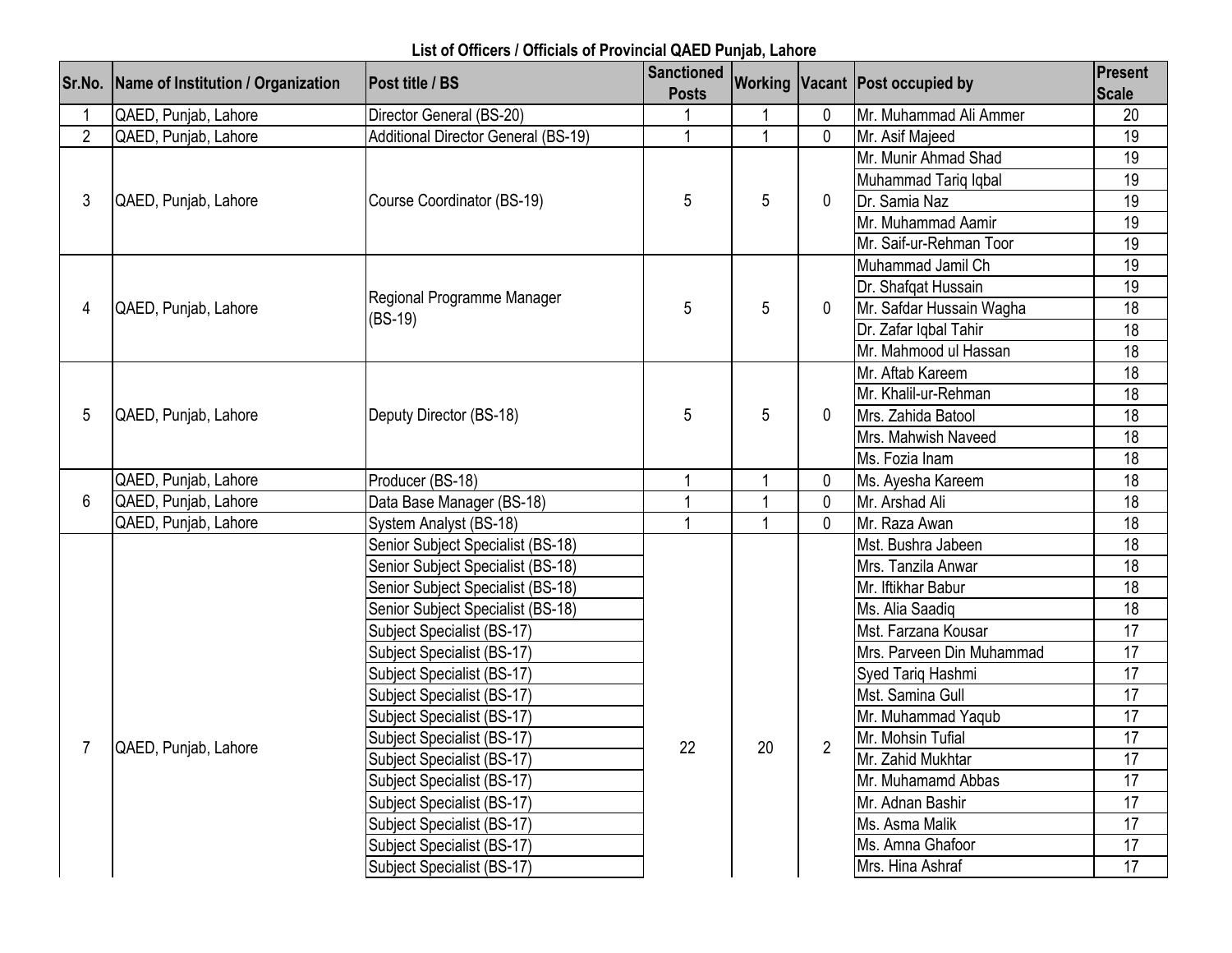|                 | Sr.No. Name of Institution / Organization | Post title / BS                         | <b>Sanctioned</b><br><b>Posts</b> |                 |                          | Working Vacant Post occupied by | Present<br><b>Scale</b> |
|-----------------|-------------------------------------------|-----------------------------------------|-----------------------------------|-----------------|--------------------------|---------------------------------|-------------------------|
|                 |                                           | Subject Specialist (BS-17)              |                                   |                 |                          | Mrs. Adeela Khanum              | 17                      |
|                 |                                           | Subject Specialist (BS-17)              |                                   |                 |                          | Mrs. Aqsa Rehan                 | 17                      |
|                 |                                           | Subject Specialist (BS-17)              |                                   |                 |                          | Mrs. Saadia Aziz                | $\overline{17}$         |
|                 |                                           | Subject Specialist (BS-17)              |                                   |                 |                          | Ms. Amna Ghulam Nabi            | 17                      |
|                 | QAED, Punjab, Lahore                      | <b>Assistant Director (BS-17)</b>       | 5                                 | $\overline{4}$  |                          | Mr. Shahid Iqbal                | $\overline{17}$         |
| 8               |                                           |                                         |                                   |                 | $\mathbf 1$              | Mr. Muhammad Faroog             | 17                      |
|                 |                                           |                                         |                                   |                 |                          | Mr. Rehan Asim                  | 17                      |
|                 |                                           |                                         |                                   |                 |                          | Ms. Farhana Kousar              | 17                      |
| 9               | QAED, Punjab, Lahore                      | Monitoring & Evaluation Officer (BS-17) | $\overline{2}$                    | $\overline{2}$  | $\mathbf 0$              | Mr. Nouman Tahir                | 17                      |
|                 |                                           |                                         |                                   |                 |                          | Mr. Muhamamd Baqir Naqvi        | $\overline{17}$         |
| 10 <sup>°</sup> | QAED, Punjab, Lahore                      | Planning Officer (BS-17)                | $\overline{2}$                    | $\overline{2}$  | $\mathbf{0}$             | Mrs. Zarshi Riaz                | 17                      |
|                 |                                           |                                         |                                   |                 |                          | Mr. Adeel Khurshid              | 16                      |
| 11              | QAED, Punjab, Lahore                      | Law Officer (BS-17)                     |                                   | $\overline{1}$  | $\mathbf{0}$             | Mr. Gulzar Ahmad                | $\overline{17}$         |
| 12              | QAED, Punjab, Lahore                      | Estate Officer (BS-17)                  |                                   | $\mathbf 0$     |                          | <b>Vacant</b>                   | 18                      |
| $\overline{13}$ | QAED, Punjab, Lahore                      | Librarian (BS-17)                       | 1                                 | $\mathbf{0}$    | $\overline{\phantom{a}}$ | <b>Vacant</b>                   | 17                      |
| 14              | QAED, Punjab, Lahore                      | Computer Programmer (BS-17)             |                                   | $\Omega$        | $\overline{1}$           | Vacant                          | 17                      |
|                 | QAED, Punjab, Lahore                      | Superintendant (BS-17)                  |                                   |                 | $\mathbf{0}$             | Mr. Muhammad Yaqoob             | 17                      |
| 15              |                                           |                                         | 4                                 | 4               |                          | Sved Akbar Ali                  | $\overline{17}$         |
|                 |                                           |                                         |                                   |                 |                          | Mr. Shafqat Shaukat             | 17                      |
|                 |                                           |                                         |                                   |                 |                          | Mr. Muhammad Iqrar Aslam        | 17                      |
| 16              | QAED, Punjab, Lahore                      | Assistant Librarian (BS-16)             | $\overline{2}$                    | 1               | $\mathbf 1$              | Mrs. Burera Razaq               | 16                      |
| 17              | QAED, Punjab, Lahore                      | Burser (BS-16)                          | 1                                 | $\mathbf{0}$    |                          | Vacant                          |                         |
|                 | QAED, Punjab, Lahore                      |                                         |                                   |                 | $\mathbf{0}$             | Mr. Umair Ahmad Qureshi         | 16                      |
|                 |                                           |                                         |                                   | 10 <sup>°</sup> |                          | Mr. Mubashir Zain               | 16                      |
|                 |                                           |                                         |                                   |                 |                          | Mr. M. Afzaal                   | 16                      |
|                 |                                           |                                         |                                   |                 |                          | Mr. Ghulam Mustafa              | 16                      |
| 18              |                                           | Assistant (BS-16)                       | 10                                |                 |                          | Mr. Umar Janjua                 | 16                      |
|                 |                                           |                                         |                                   |                 |                          | Mr. Mudassar Saleem             | 16                      |
|                 |                                           |                                         |                                   |                 |                          | Mr. Rizwan Adalat               | 16                      |
|                 |                                           |                                         |                                   |                 |                          | Mr. Asim Jacob                  | 16                      |
|                 |                                           |                                         |                                   |                 |                          | Mr. Nazir Ahmad                 | 16                      |
|                 |                                           |                                         |                                   |                 |                          | Mr. Kashif Ur Rehman            | 16                      |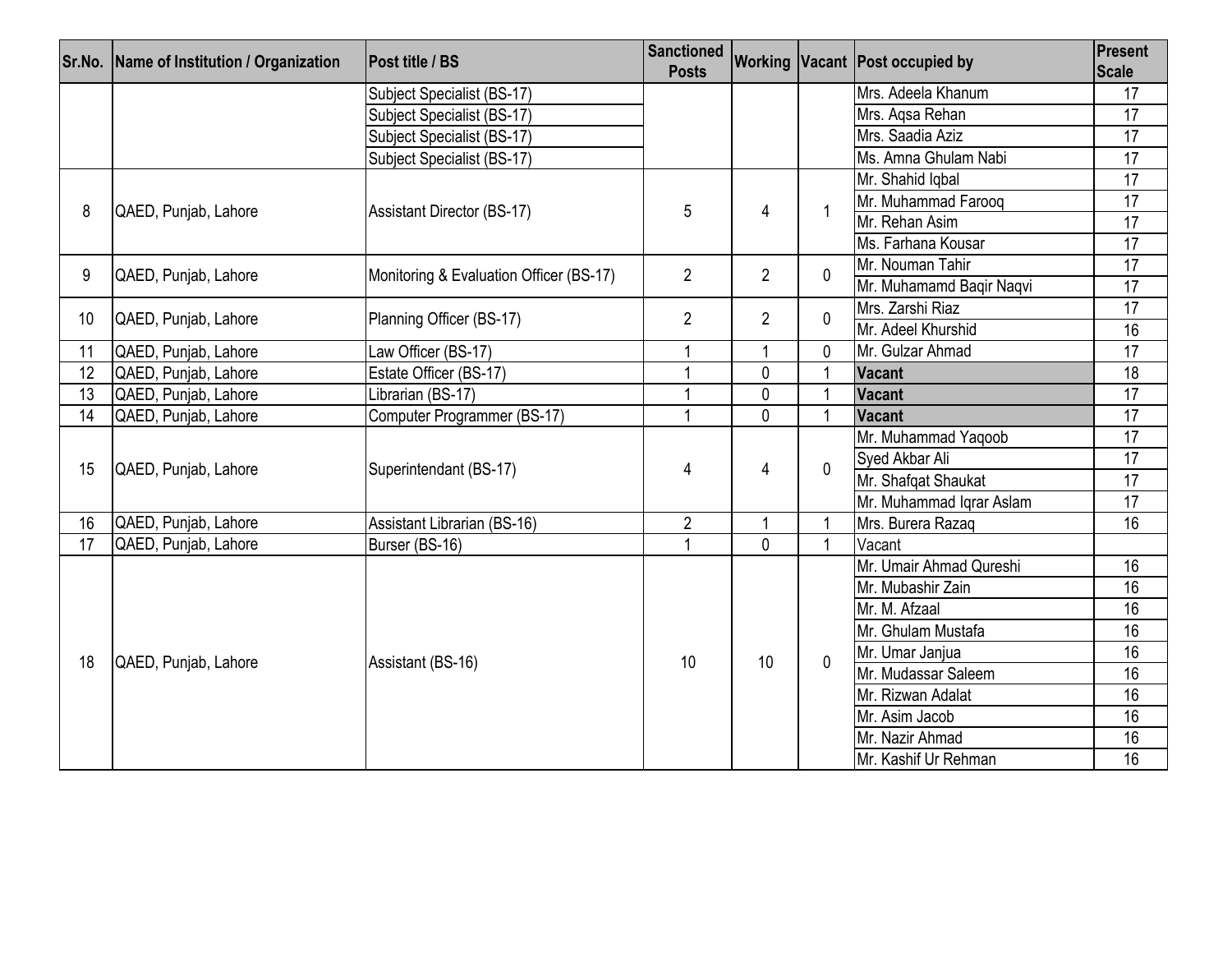|                 | Sr.No. Name of Institution / Organization | <b>Post title / BS</b>                                     | <b>Sanctioned</b><br><b>Posts</b> |                |                | Working Vacant Post occupied by   | Present<br><b>Scale</b> |
|-----------------|-------------------------------------------|------------------------------------------------------------|-----------------------------------|----------------|----------------|-----------------------------------|-------------------------|
| 19              | QAED, Punjab, Lahore                      | Personal Assistant (BS-16)                                 |                                   | 0              |                | Vacant                            |                         |
| 20              | QAED, Punjab, Lahore                      | Cameraman (BS-16)                                          |                                   | $\overline{A}$ | $\Omega$       | Mr. Muhammad Imran                | 16                      |
| 21              | QAED, Punjab, Lahore                      | Store Officer (BS-16)                                      | $\overline{1}$                    |                | $\Omega$       | Mr. Hasnain Raza                  | 16                      |
|                 | QAED, Punjab, Lahore                      | Data Entry Supervisor (BS-16)                              |                                   |                |                | Mr. Zeeshan Yousaf                | 16                      |
|                 |                                           |                                                            | 6                                 |                |                | Mr. Muhammad Shafiq               | 16                      |
| 22              |                                           |                                                            |                                   | 6              | $\Omega$       | Mr. Imran Yousaf                  | 16                      |
|                 |                                           |                                                            |                                   |                |                | Mr. Umar Zafar                    | 16                      |
|                 |                                           |                                                            |                                   |                |                | Mr. Waseem Yousaf                 | 16                      |
|                 |                                           |                                                            |                                   |                |                | Mr. Touseef Islam                 | $\overline{16}$         |
| 23              | QAED, Punjab, Lahore                      | CareTaker (BS-15)                                          | 1                                 | $\mathbf 0$    | -1             | <b>Vacant</b>                     |                         |
|                 |                                           | Computer Operator/<br>Junior Computer Operator (BS-15/12)) |                                   |                |                | Mr. Sadagat Ali                   | 15                      |
|                 | QAED, Punjab, Lahore                      |                                                            | 13                                | 5              | 8              | Mr. Majid Iqbal                   | 15                      |
| 24              |                                           |                                                            |                                   |                |                | Mr. Waqas Rasool                  | 12                      |
|                 |                                           |                                                            |                                   |                |                | Mr. Ghufran Ali                   | 12                      |
|                 |                                           |                                                            |                                   |                |                | Mr. Nauman Zafar                  | $\overline{12}$         |
| 25              | QAED, Punjab, Lahore                      | Accountant (BS-15)                                         | $\overline{2}$                    | $\overline{1}$ | $\overline{1}$ | Mr. Imran Ishaq                   | 15                      |
|                 | QAED, Punjab, Lahore                      | Senior Clerk (BS-14)                                       | 4                                 | 3              | $\overline{1}$ | Mr. Muhammad Umar                 | $\overline{14}$         |
| 26              |                                           |                                                            |                                   |                |                | Vacant                            | 14                      |
|                 |                                           |                                                            |                                   |                |                | Mr. Arif Rasheed                  | 14                      |
|                 |                                           |                                                            |                                   |                |                | Tanveer Mukhtar                   | 14                      |
| 27              | QAED, Punjab, Lahore                      | Steno Typist (BS-14)                                       | 4                                 | $\overline{2}$ | $\overline{2}$ | Mr. Shakeel Ahmad                 | 14                      |
|                 |                                           |                                                            |                                   |                |                | Mr. Sher Muhammad                 | 14                      |
| 28              | QAED, Punjab, Lahore                      | Store keeper (BS-11)                                       | $\overline{ }$                    |                | 0              | Mr. Zia Iftikhar                  | 11                      |
| 29              | QAED, Punjab, Lahore                      | IT Lab Technisian (BS-11)                                  | 1                                 | $\mathbf{0}$   |                | Vacant                            |                         |
| $\overline{30}$ | QAED, Punjab, Lahore                      | Cashier (BS-11)                                            | $\overline{1}$                    | $\overline{1}$ | $\mathbf{0}$   | Mr. Muhammad Waseem               | $\overline{11}$         |
|                 |                                           |                                                            |                                   | 5              | 6              | Mr. Muhammad Yasir                | $\overline{11}$         |
|                 |                                           |                                                            | 11                                |                |                | Mr. Muhammad Afzal                | $\overline{11}$         |
| 31              | QAED, Punjab, Lahore                      | Junior Clerk (BS-11)                                       |                                   |                |                | Mr. Jahangir Masih                | 11                      |
|                 |                                           |                                                            |                                   |                |                | Mr. Muhammad Aslam                | $\overline{11}$         |
|                 |                                           |                                                            |                                   |                |                | Muhammad Zahid Habib              | 11                      |
| 32              | QAED, Punjab, Lahore                      | <b>Technical Assistant (BS-9)</b>                          |                                   |                | 0              | Mr.Muhammad Amir                  | 10                      |
| 33              | QAED, Punjab, Lahore                      | Film Projectionist (BS-8)                                  | $\mathbf{1}$                      |                | 0              | <b>Sved Muhammad Kashif Kamal</b> | 9                       |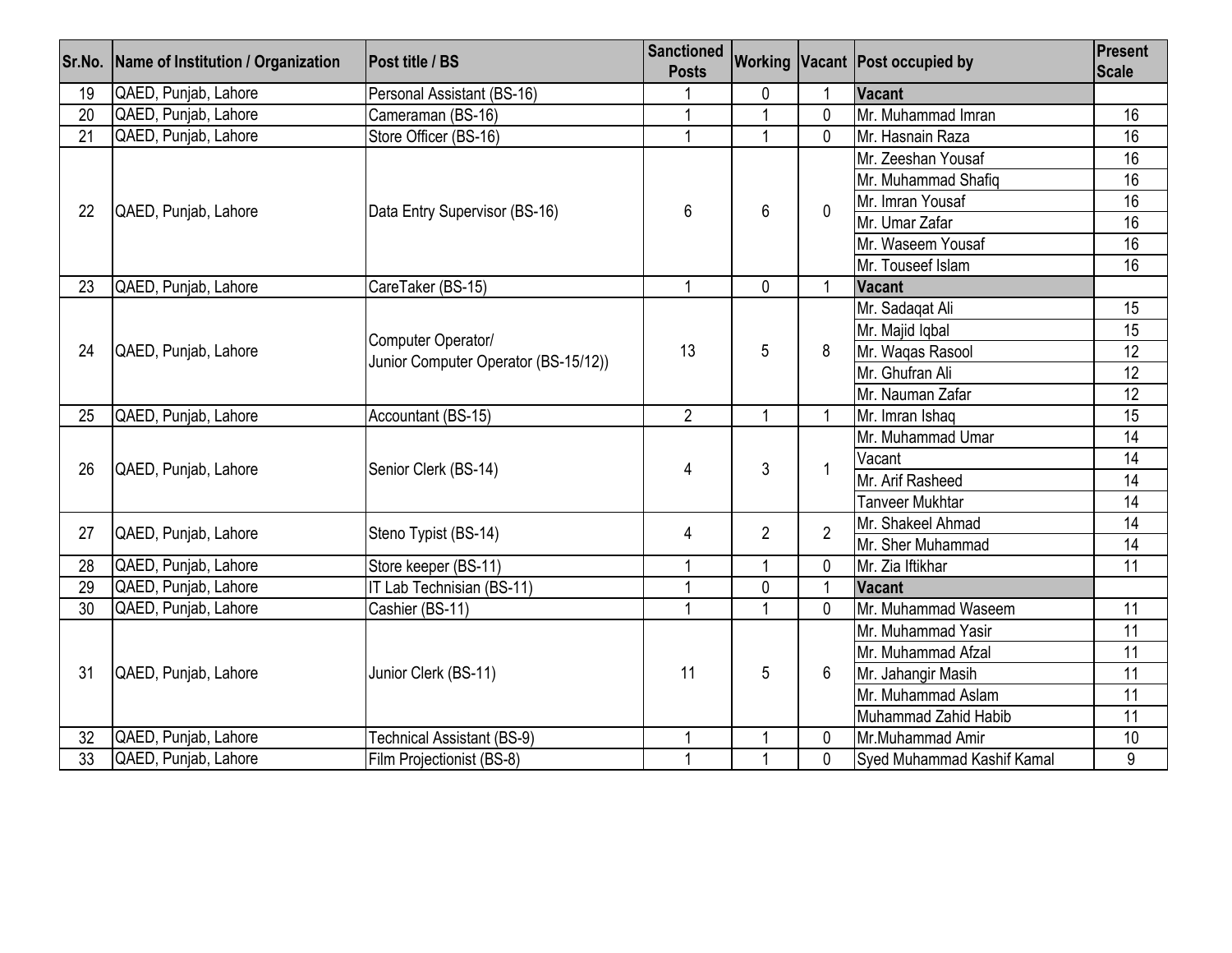|    | Sr.No.   Name of Institution / Organization | <b>Post title / BS</b>    | <b>Sanctioned</b><br><b>Posts</b> |              |                | <b>Working Vacant Post occupied by</b> | Present<br><b>Scale</b> |
|----|---------------------------------------------|---------------------------|-----------------------------------|--------------|----------------|----------------------------------------|-------------------------|
| 34 | QAED, Punjab, Lahore                        | Lab Assistant (BS-7)      | 3                                 | 3            |                | Mr. Asif Salman                        | 11                      |
|    |                                             |                           |                                   |              | 0              | Mr. Zeeshan Hussain                    | $\overline{7}$          |
|    |                                             |                           |                                   |              |                | Mr. Muhammad Sajid                     | $\overline{7}$          |
| 35 | QAED, Punjab, Lahore                        | Telephone Operator (BS-7) |                                   |              | 0              | Mst. Nighat Yasmeen                    | 8                       |
| 36 | QAED, Punjab, Lahore                        | Glass Blower (BS-6)       |                                   | $\mathbf 0$  |                | <b>Vacant</b>                          |                         |
| 37 | QAED, Punjab, Lahore                        | Machinist (BS-6)          |                                   | $\mathbf{0}$ |                | <b>Vacant</b>                          |                         |
| 38 | QAED, Punjab, Lahore                        | Instrument Maker (BS-6)   |                                   | $\mathbf 0$  |                | Vacant                                 |                         |
|    |                                             | Driver (BS-4)             | 20                                | 14           | 6              | Sheikh Farooq Ahmed                    | 7                       |
|    | QAED, Punjab, Lahore                        |                           |                                   |              |                | Allah Yar                              | 6                       |
|    |                                             |                           |                                   |              |                | Mr. Shahid Nazir                       | 6                       |
|    |                                             |                           |                                   |              |                | Mr. Sajjad Iftikhar                    | 6                       |
|    |                                             |                           |                                   |              |                | Mr. Sajjad Hayder                      | 5                       |
|    |                                             |                           |                                   |              |                | Mr. Nazir Ahmad                        | 5                       |
| 39 |                                             |                           |                                   |              |                | Mr. Shahzad Ali                        | 6                       |
|    |                                             |                           |                                   |              |                | Mr. Asif Khan                          | $\overline{6}$          |
|    |                                             |                           |                                   |              |                | Mr. Muhammad Waris                     | 6                       |
|    |                                             |                           |                                   |              |                | Mr. Tasawar Hussain Shah               | 6                       |
|    |                                             |                           |                                   |              |                | Mr. Samual Arif                        | 6                       |
|    |                                             |                           |                                   |              |                | Mr. Muhammad Saleem                    | 5                       |
|    |                                             |                           |                                   |              |                | Nazir Hussain                          | 5                       |
|    |                                             |                           |                                   |              |                | Hayat Khan                             | 5                       |
| 40 | QAED, Punjab, Lahore                        | Depatch Rider (BS-4)      | $\overline{2}$                    | $\mathbf 0$  | $\overline{2}$ | <b>Vacant</b>                          |                         |
| 41 | QAED, Punjab, Lahore                        | Electrician (BS-3)        |                                   |              | 0              | Mr. Sagheer Baigh                      | 4                       |
| 42 | QAED, Punjab, Lahore                        | Carpenter (BS-3)          |                                   | $\mathbf 0$  |                | <b>Vacant</b>                          |                         |
| 43 | QAED, Punjab, Lahore                        | Plumber (BS-2)            |                                   |              |                | Mr. Sajid Ali                          | 3                       |
| 44 | QAED, Punjab, Lahore                        | Tubewell Operator (BS-2)  |                                   |              | 0              | Mr. Shoukat Ali                        | 4                       |